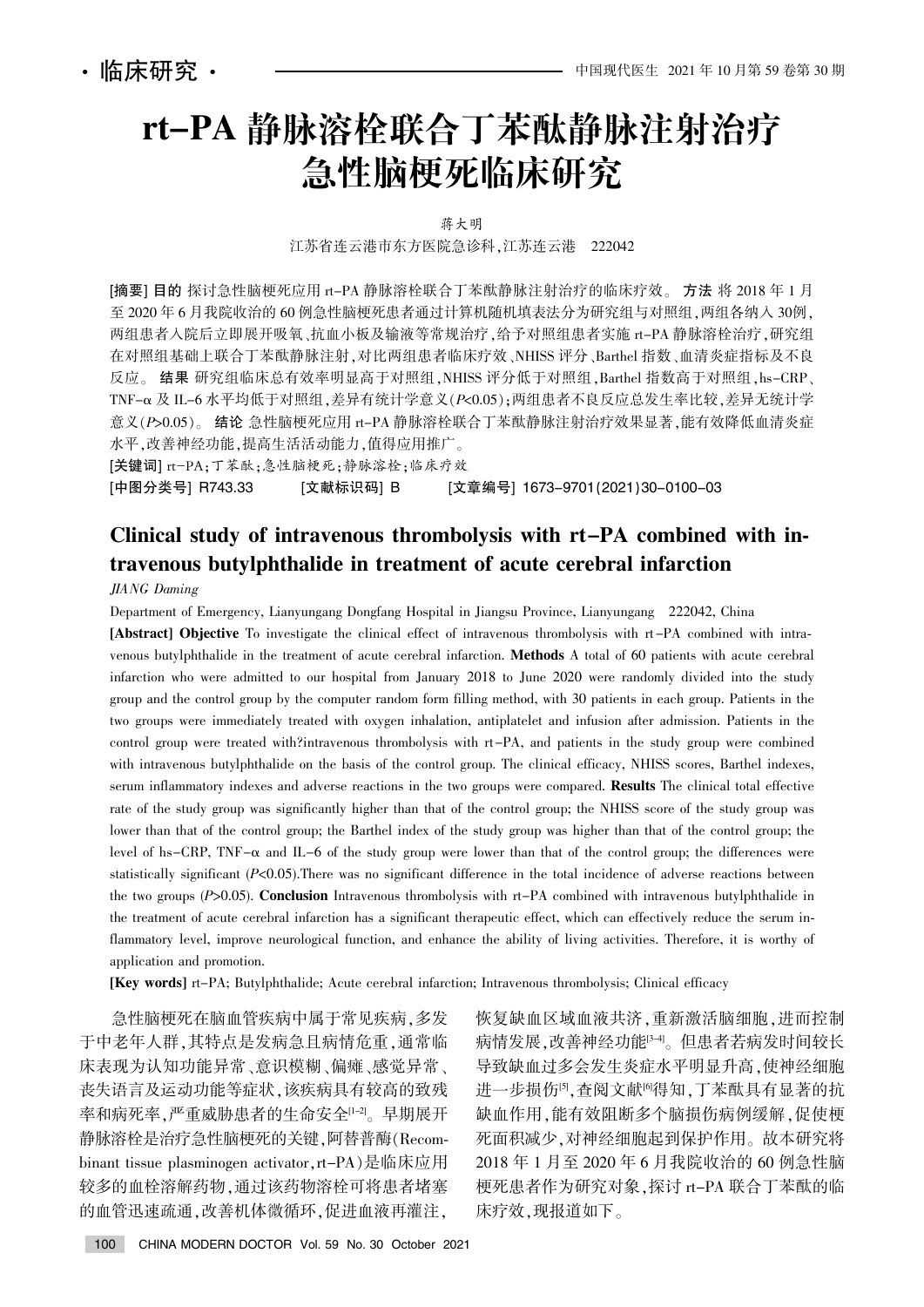## 1 资料与方法

### 1.1 一般资料

选取 2018 年 1 月至 2020 年 6 月我院收治的 60 例急性脑梗死患者,采用计算机随机填表法分为研 究组 $(n=30)$ 与对照组 $(n=30)$ , 研究组患者中, 男女比 例为 17:13.年龄 45~78 岁.平均(60.65±4.26)岁:对照 组患者中,男女比例为 16:14,年龄 46~79 岁,平均 (61.08±4.17)岁。患者基本资料进行比较,差异无统计 学意义 $(PS0.05)$ ,具有可比性。

纳入标准:1)经检查符合急性脑梗死诊断标准: ②将研究方案告知患者及家属,确认后在知情同意书 上签字确认并得到医院医学伦理委员会批准。

排除标准:①患者及家属拒绝签订知情同意书: ②精神异常或无意识,无法配合治疗者:3并发严重 脏器衰竭者:4哺乳期或妊娠期者。

1.2 方法

1.2.1 对照组 患者入院后立即实施吸氧、开放静脉通 路,控制血压。对照组在常规治疗基础上实施 rt-PA  $($ 德国 Boehringer Ingelheim Pharma GmbH & Co.KG, 批准文号 S20160054,规格:20 mg/支)溶栓治疗,根据 患者实际情况按 0.9 mg/kg 用药,最大剂量为 90 mg, 首先在 1 min 内将总剂量 10%的药物实施静脉推注, 剩余药物溶于 100 mL 生理盐水中混合后实施静脉滴 注,于 1 h 内滴注完毕,每日 1 次。于 24 h 后协助患 者进行 CT 检查, 观察颅内无出血情况后给予阿司匹 林 100 mg/d 口服治疗。

1.2.2 研究组 研究组在对照组基础上实施丁苯酞(石 药集团恩必普药业有限公司,国药准字 H20100041, 规格:100 mL)静脉注射治疗,给予患者丁苯酞 100 mL 静脉注射,于50 min 内滴注完毕,每日 2 次,间隔 6 h 以上。两组患者均连续治疗 2 周。

1.3 观察指标及评价标准

①统计两组患者临床疗效,评定标准[7],NHISS 评 分降低 90%以上,临床症状基本消失为显效; NIHSS 评分降低 50%~90%, 临床症状大幅度改善为有效; NIHSS 评分降低不足 50%, 临床症状改善不明显或加重 为无效。总有效率=(显效+有效)例数/总例数×100%。 ②通过美国国立卫生研究院卒中评分表(NHISS)评 估研究组与对照组神经功能缺损情况,共计 42 分,评 分越低表示其神经功能缺损越轻微;通过 Barthel 指 数对研究组与对照组日常生活能力进行评估,共计 100分,分值越高表示能力越强。③在治疗前后分别 抽取两组患者清晨静脉血,通过离心操作提取血清, 再通过酶联免疫检测出两组患者血清炎症指标,包括 高敏 C 反应蛋白(hs-CRP)、肿瘤坏死因子(TNF-α) 及白细胞介素-6(IL-6)水平。④观察两组患者治疗过

程中出现的不良反应,包括皮疹、脑出血、头晕等。 1.4 统计学方法

采用 SPSS 16.0 统计学软件进行数据分析, 计量资 料以均数±标准差 $(x \pm s)$ 表示,组间比较采用  $t$  检验: 计数资料以 $[n(\%)]$ 表示,组间比较采用  $\chi^2$  检验,  $P$ <  $0.05$  为差异有统计学意义。

#### 2 结果

2.1 两组患者临床疗效比较

研究组临床总有效率明显高于对照组,差异有统 计学意义 $(P< 0.05)$ 。见表 1。

表 1 两组患者临床疗效比较 $[n(%)]$ 

| 组别         | n  | 显效 | 有效                                            | 无效 | 总有效       |
|------------|----|----|-----------------------------------------------|----|-----------|
| 研究组        | 30 |    | $19(63.33)$ $10(33.33)$ $1(3.33)$             |    | 29(96.67) |
| 对照组        | 30 |    | $7(23.33)$ $15(50.00)$ $8(26.67)$ $22(73.33)$ |    |           |
| $\chi^2$ 值 |    |    |                                               |    | 4.705     |
| $P$ 值      |    |    |                                               |    | 0.030     |

2.2 两组患者 NHISS 评分和 Barthel 指数比较

两组患者治疗前 NHISS 评分和 Barthel 指数比 较,差异无统计学意义(P>0.05);治疗后,研究组患者 NHISS 评分低于对照组, Barthel 指数高于对照组, 差 异有统计学意义 $(P< 0.05)$ 。见表 2。

表 2 两组患者 NHISS 评分和 Barthel 指数比较 $(x \pm s, \Delta)$ 

| 组别                                                                                                                                                                                                                                                                                                                                                                                                                        |                  | NHISS 评分         |                             | Barthel 指数     |                                                |  |
|---------------------------------------------------------------------------------------------------------------------------------------------------------------------------------------------------------------------------------------------------------------------------------------------------------------------------------------------------------------------------------------------------------------------------|------------------|------------------|-----------------------------|----------------|------------------------------------------------|--|
|                                                                                                                                                                                                                                                                                                                                                                                                                           | $\boldsymbol{n}$ | 治疗前              | 治疗后                         | 治疗前            | 治疗后                                            |  |
| 研究组                                                                                                                                                                                                                                                                                                                                                                                                                       | 30               | $26.14 \pm 3.08$ | $8.39 \pm 1.71$ #           |                | $56.37 \pm 5.49$ $78.94 \pm 6.22$ <sup>#</sup> |  |
| 对照组                                                                                                                                                                                                                                                                                                                                                                                                                       | 30               | $26.35 + 3.13$   | $14.62 + 2.85$ <sup>#</sup> | $56.88 + 5.61$ | $69.58 \pm 5.86$ <sup>*</sup>                  |  |
| $t$ 值                                                                                                                                                                                                                                                                                                                                                                                                                     |                  | 0.261            | 10.266                      | 0.355          | 5.999                                          |  |
| P值                                                                                                                                                                                                                                                                                                                                                                                                                        |                  | 0.794            | 0.000                       | 0.723          | 0.000                                          |  |
| $\mathcal{L}(\mathbf{X}) = \mathbf{1} \mathbf{1} + \mathbf{1} \mathbf{1} + \mathbf{1} \mathbf{1} + \mathbf{1} \mathbf{1} + \mathbf{1} \mathbf{1} + \mathbf{1} \mathbf{1} + \mathbf{1} \mathbf{1} + \mathbf{1} \mathbf{1} + \mathbf{1} \mathbf{1} + \mathbf{1} \mathbf{1} + \mathbf{1} \mathbf{1} + \mathbf{1} \mathbf{1} + \mathbf{1} \mathbf{1} + \mathbf{1} \mathbf{1} + \mathbf{1} \mathbf{1} + \mathbf{1} \mathbf{1}$ |                  |                  |                             |                |                                                |  |

注<sub>:</sub>与本组治疗前比较<sub>,</sub>"P<0.05

#### 2.3 两组患者血清炎症指标比较

研究组 hs-CRP、TNF-α 及 IL-6 水平均低于对照 组, 差异有统计学意义 $(P<sub>0.05</sub>)$ 。见表 3。

表 3 两组患者血清炎症指标比较 $(x \pm s)$ 

| 组别    | $\boldsymbol{n}$ | $hs-CRP(mg/L)$  | $TNF-\alpha(ng/L)$ | $IL-6(ng/L)$    |
|-------|------------------|-----------------|--------------------|-----------------|
| 研究组   | 30               | $2.38 \pm 0.96$ | $7.35 \pm 1.19$    | $3.25 \pm 0.74$ |
| 对照组   | 30               | $4.31 \pm 1.27$ | $11.62 \pm 2.88$   | $5.68 \pm 1.15$ |
| $t$ 值 |                  | 6.640           | 7.505              | 9.732           |
| P值    |                  | 0.000           | 0.000              | 0.000           |

#### 2.4 两组患者不良反应发生情况比较

研究组患者中出现头晕 1 例, 皮疹 1 例, 不良反 应总发生率为 6.67%;对照组患者中出现皮疹 1 例,脑 出血 1 例, 头晕 2 例, 不良反应总发生率为 13.33%。 两组患者不良反应总发生率比较,差异无统计学意义  $(\chi^2=0.185, P=0.666>0.05)$ 

CHINA MODERN DOCTOR Vol. 59 No. 30 October 2021 101